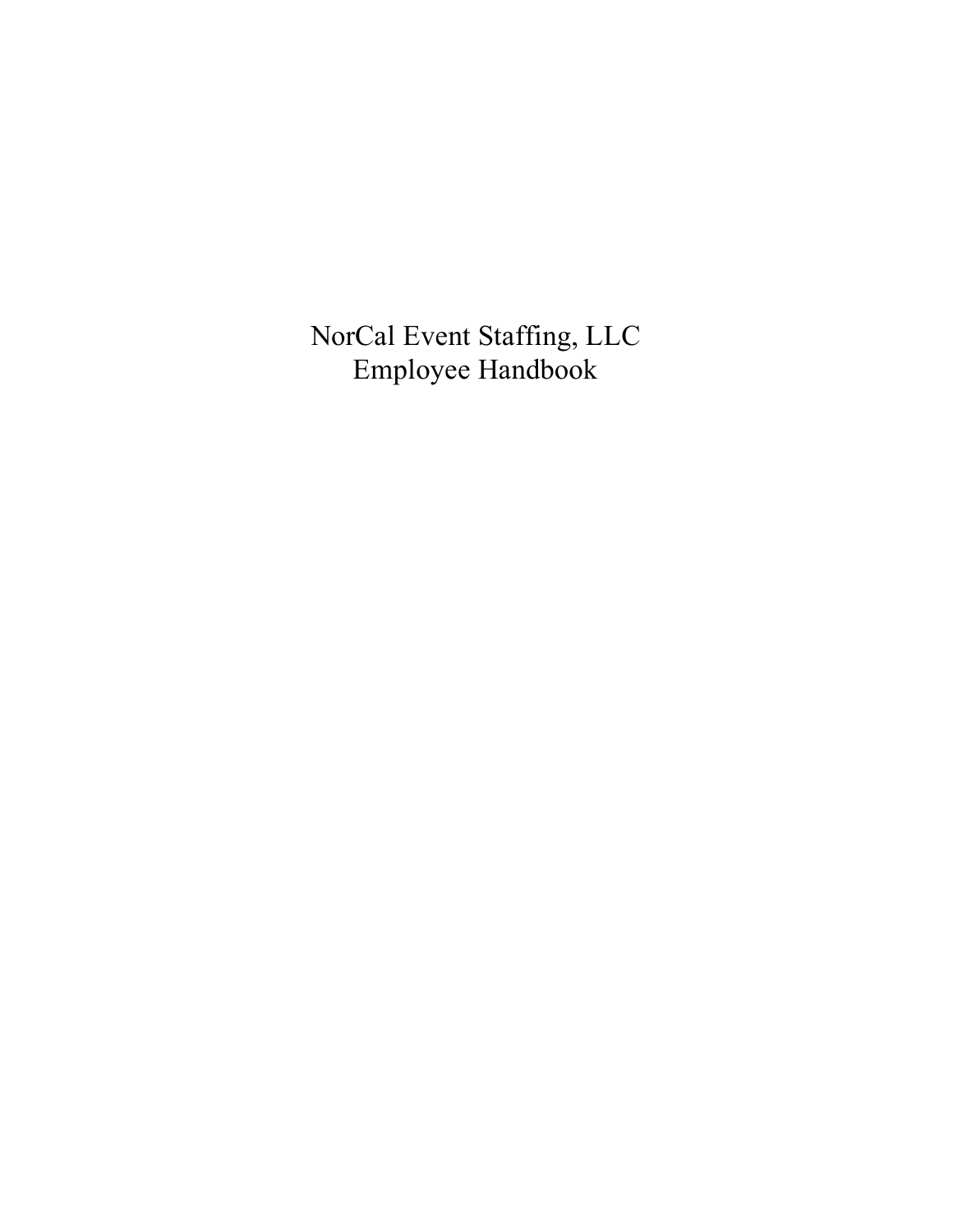# **Table of Contents**

| <b>Section 1: Introduction:</b>            | 1.1<br>1.2<br>1.3                             | <b>Purpose of this Handbook</b><br><b>Changes of Policy</b><br><b>Employment Forms</b>                                                                                                                                                                 |
|--------------------------------------------|-----------------------------------------------|--------------------------------------------------------------------------------------------------------------------------------------------------------------------------------------------------------------------------------------------------------|
| <b>Section 2. Terms &amp; Definitions:</b> | 2.1<br>2.2                                    | <b>Definition of "At-Will" Employment</b><br><b>Types of Worker</b><br>Exempt vs. Non-Exempt<br>Regular vs. Temporary<br><b>Independent Contractors &amp; Consultants</b>                                                                              |
| <b>Section 3. Payroll:</b>                 | 3.1<br>3.2<br>3.3                             | <b>Payment Schedule</b><br><b>Wages</b><br><b>Deductions &amp; Garnishment</b>                                                                                                                                                                         |
| <b>Section 4. Rights &amp; Policies:</b>   | 4.1<br>4.2<br>4.3<br>4.4<br>4.5<br>4.6<br>4.7 | <b>Equal Opportunity Employment Policy</b><br><b>Accommodation for Disabled Employees</b><br><b>Employment of Minors</b><br><b>Employment of Relatives</b><br><b>Religion &amp; Politics</b><br><b>Private Information</b><br><b>Leaves of Absence</b> |
| <b>Section 5: Employment Benefits:</b>     | 5.1<br>5.2<br>5.3                             | <b>Unemployment Insurance</b><br><b>Workers' Compensation</b><br><b>Social Security Benefits (FICA)</b>                                                                                                                                                |
| <b>Section 6. Rules of Conduct:</b>        | 6.1                                           | On the Job<br>Reporting for Work<br>Clocking In<br><b>Staying Safe</b><br>Meals & Breaks<br>Cell Phone Use                                                                                                                                             |
|                                            | 6.2                                           | <b>Rules &amp; Policies</b><br>Confidentiality<br>Discrimination & Harassment<br>Drugs & Alcohol                                                                                                                                                       |
|                                            | 6.3                                           | <b>Disciplinary Action</b><br><b>Workplace Inspections</b>                                                                                                                                                                                             |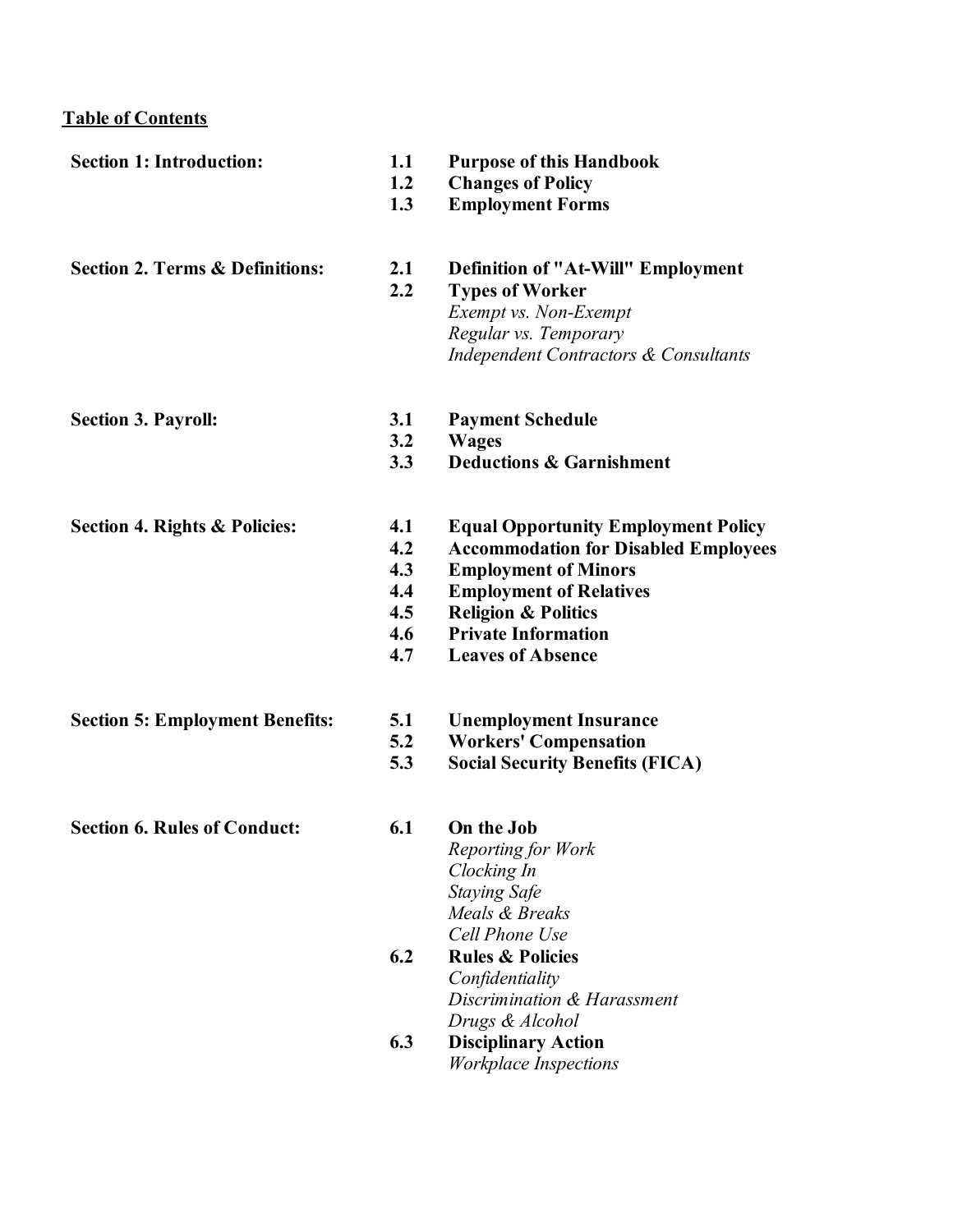#### **Section 1. Introduction**

#### **1.1. Purpose of this Handbook**

The purpose of this handbook is to familiarize you - the employee - with the policies, rules and other key aspects of NorCal Event Staffing, LLC (the "Company"). The information in this handbook supersedes all rules and policies that may previously have been expressed or implied, in both written and oral format. Compliance with this handbook is compulsory for all employees. The Company reserves the right to interpret this handbook's content as it sees fit, and to deviate from policy when it deems necessary.

### **1.2 Changes of Policy**

NorCal Event Staffing, LLC reserve the right to change this handbook's content, at any time and at our sole discretion. Its provisions may not be altered by any other means, oral or written. You will receive written notice of any changes we make to the employee handbook, and are responsible for understanding and complying with all up-to-date policies. If you are confused about any information defined herein, please contact the Human Resources Manager.

### **1.3 Employment Forms**

All new employees are required to complete and submit the following forms. Starred (\*) forms can be found at the end of this manual. All others have been or will be provided separately.

*At-Will Employment Agreement and Acknowledgement of Receipt of Employee Handbook \**

### *Employment Eligibility Form I-9*

On the day of hire, each new employee is legally obligated to complete the Employment Eligibility Verification Form I-9 and submit documents establishing identity and eligibility within the next three business days. The same policy applies to re-hired employees whose I-9's are over three years old or otherwise invalid**.**

#### *Non-Disclosure Agreement*

This agreement prohibits the unauthorized disclosure of confidential Company information, via any means of communication, including, but not limited to, face-to-face, over the phone and via the Internet.

# **Section 2. Terms & Definitions**

NorCal Event Staffing, LLC typically employs between 20 and 50 employees regular and temporary employees on an "at-will" basis. This section defines the terms of "at-will" employment, as well as the different types of employees we hire.

# **2.1 Definition of "At-Will" Employment**

The job of an "at-will" employee is not guaranteed. It may be ended, at any time and with or without notice, by the employee or, for a lawful reason, by the Company. The Company also reserves the right to alter an "atwill" employee's benefits, pay rate, and assignments as it sees fit. The "at-will" terms of an employee's employment may only be changed by the President, CEO or CFO, and must be signed by the President or the CEO.

# **2.2 Types of Worker**

This section distinguishes between the different types of workers the Company employs. Employee status is established at the time of hire and may only be altered via a written statement signed by the Company.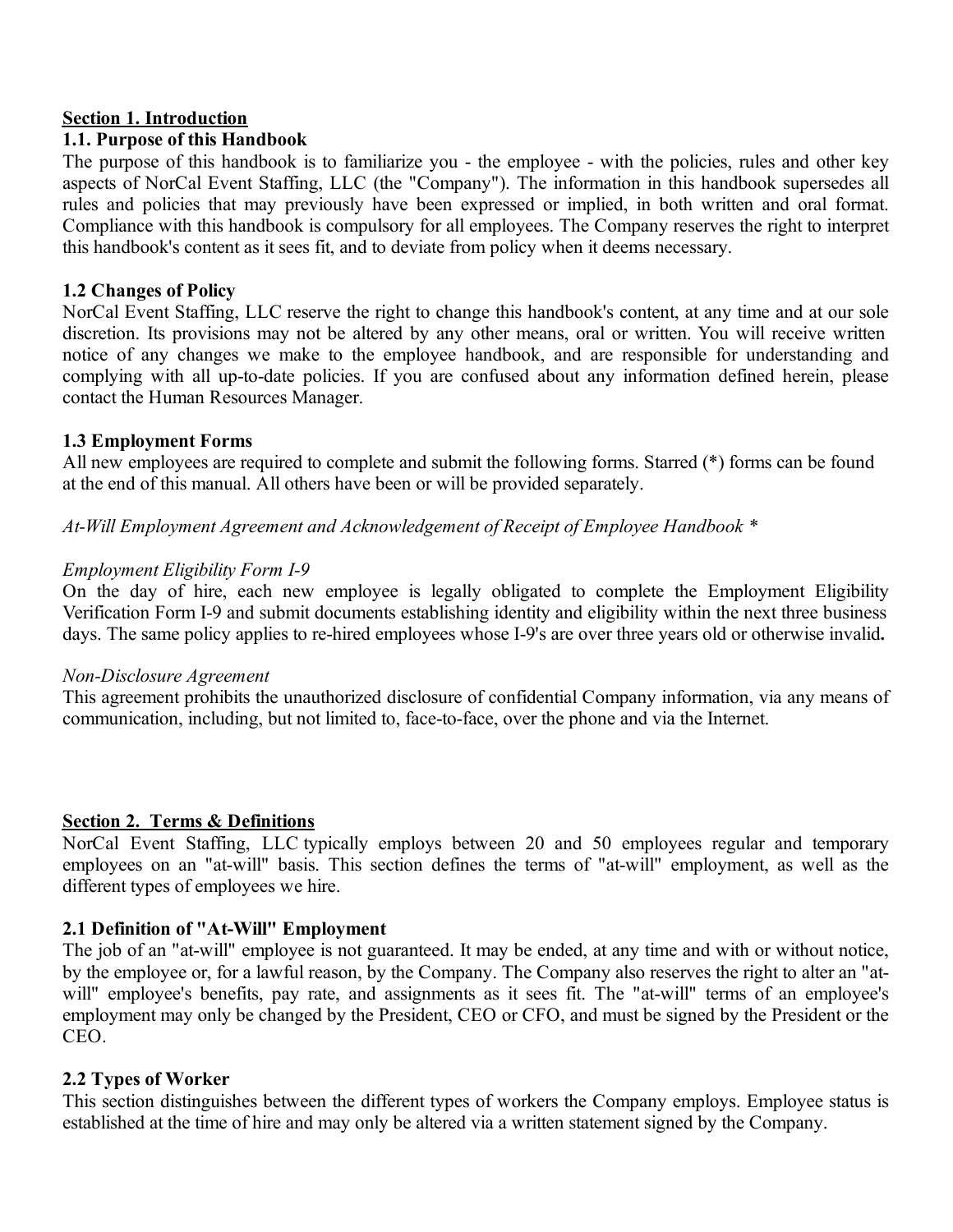# *Exempt vs Non-Exempt*

The majority of employees are non-exempt, meaning they are entitled by law to at least minimum wage and premium pay for overtime. Exempt employees are not subject to these laws. Exempt status is defined by particular standards set by state law and the Federal Labor Standards Act (FLSA). This class of employee is usually an executive, an administrator, or a highly paid specialist such as a programmer.

#### *Regular vs. Temporary*

Regular employees work a regular schedule, either on a full-time or part-time basis. To be considered fulltime, an employee must work at least 40 hours per week. A temporary employee is a person we hire for a short period (usually 3 months at maximum) to assist with a project or remedy a staff shortage. A temporary employee is also employed on an "at-will" basis (defined above).

### *Independent Contractors & Consultants*

Independent contractors and consultants are not Company employees, but rather self-employed professionals whom we hire for specific projects. Unlike employees, they do not operate under Company direction, and control their own methods, materials and schedules. They are not eligible for Company benefits.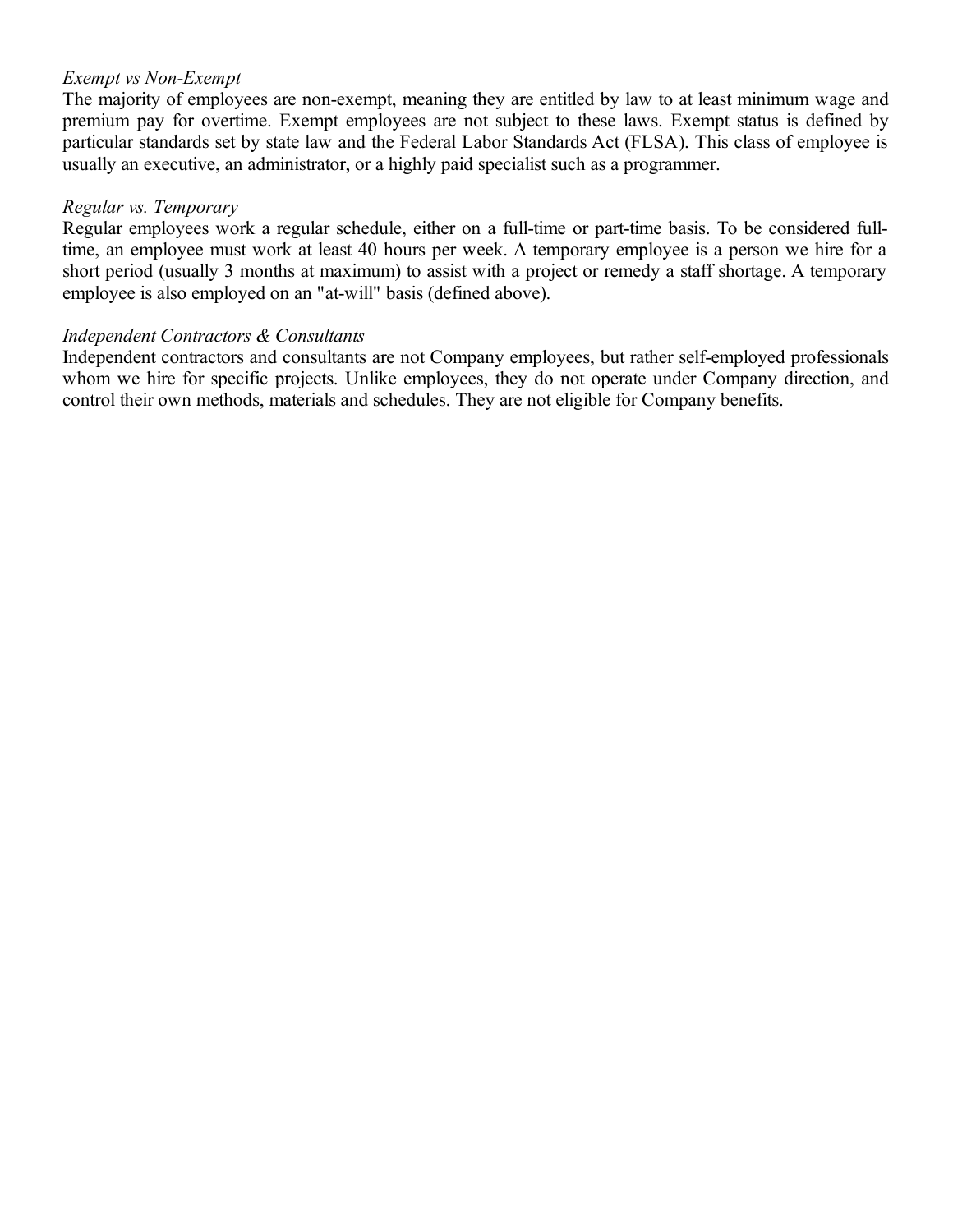# **Section 3. Payroll**

### **3.1 Payment Schedule**

Employees are paid twice a month generally on the 1st and 15th of the month. In cases where the regular payday falls on a holiday, Employees will receive payment on the last business day before said holiday.

### **3.2 Wages**

Wages vary from employee to employee and are based on level of skill and experience. The Company conducts regular evaluations of all employees and issues promotions as it sees fit. Employees who feel entitled to higher pay may contact Michael Gaisor to discuss.

In additional to regular pay, employees may have the option of earning overtime pay.

### *Overtime*

A non-exempt employee may work overtime on the terms defined by California law *pending prior authorization by his or her manager.*

### **3.3 Deductions & Garnishment**

Federal and state law requires that we deduct the following from every paycheck:

- Social Security
- Income tax (federal and state)
- Medicare
- State Disability Insurance & Family Temporary Disability Insurance
- Other deductions required by law or requested by the employee

A Wage and Tax Statement (W-2) recording the previous year's wages and deductions will be provided at the beginning of each calendar year.

If at any time you wish to adjust your income tax withholding, please fill out the designated form and submit it to Accounting.

#### *Wage Garnishment*

Sometimes, the Company receives legal papers that compel us to garnish an employee's paycheck - that is, submit a portion of said paycheck in payment of an outstanding debt of the Employee. We must, by law, abide by this either until ordered otherwise by the court or until the debt is repaid in full from withheld payments.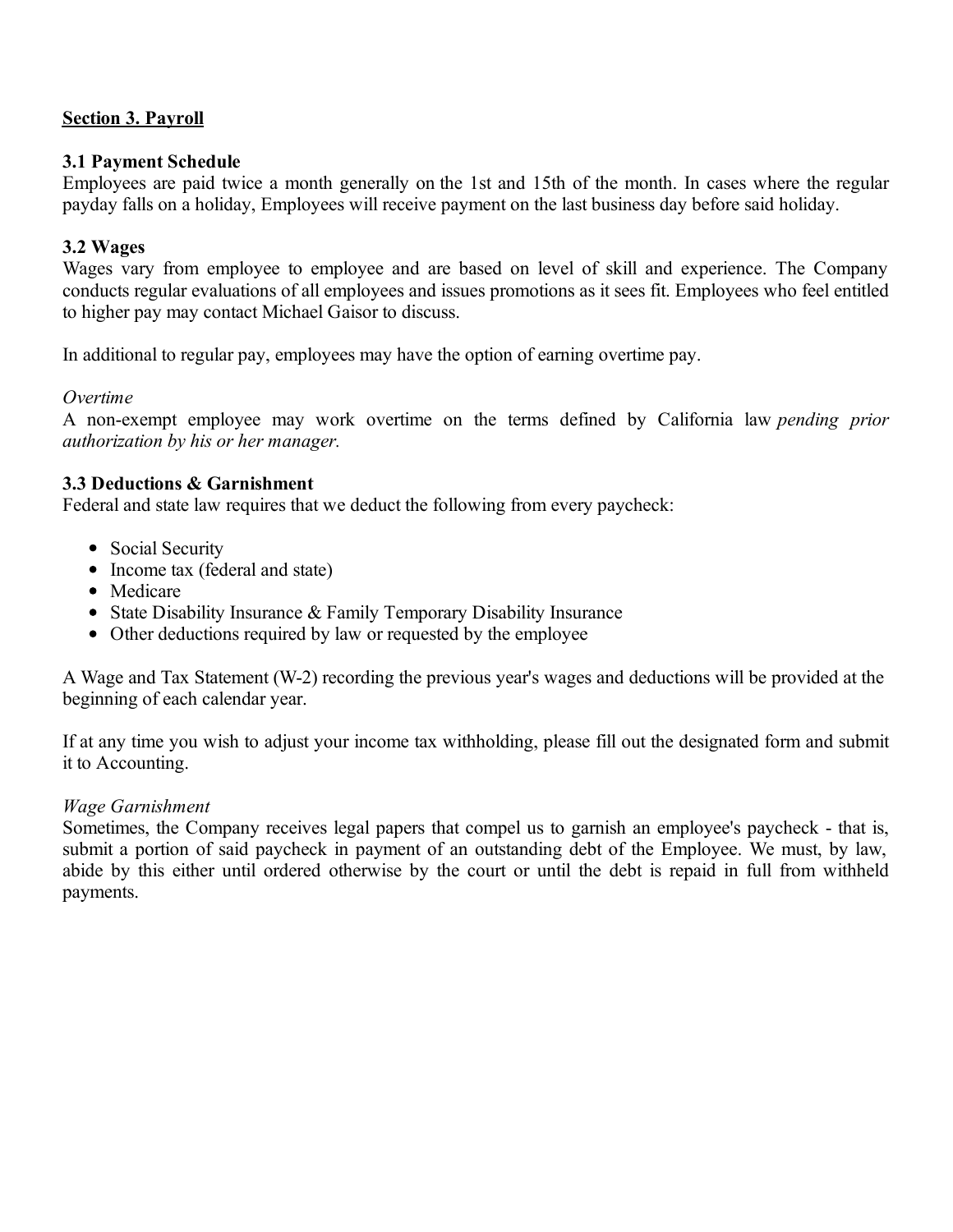### **Section 4. Rights & Policies**

The following section summarizes your legal rights as an employee of NorCal Event Staffing, LLC. Questions about any policy detailed in this section may be addressed with a Human Resources representative.

# **4.1 Equal Opportunity Employment Policy**

The Company provides equal employment opportunities to all applicants, without regard to unlawful considerations of or discrimination against race, religion, creed, color, nationality, sex, sexual orientation, gender identity, age, ancestry, physical or mental disability, medical condition or characteristics, marital status, or any other classification prohibited by applicable local, state or federal laws. This policy is applicable to hiring, termination and promotion; compensation; schedules and job assignments; discipline; training; working conditions, and all other aspects of employment. As an employee, you are expected to honor this policy and to take an active role in keeping harassment and discrimination out of the workplace.

# **4.2 Accommodation for Disabled Employees**

We are happy to work with otherwise qualified disabled employees in order to accommodate limitations, in accordance with the Americans with Disabilities Act (ADA). It is up to the employee to approach his or her supervisor with this request, and to provide medical proof of his or her needs upon the Company's request.

We are also happy to accommodate employees diagnosed with life-threatening illnesses. Such employees are welcome to maintain a normal work schedule if they so desire, provided that we receive medical papers proving their working cannot harm themselves or others and their work remains at acceptable standards.

# **4.3 Employment of Minors**

Our policy on employment of minors adheres to all FSLA standards, including the following:

- Minimum employment age (14 for non-agricultural work)
- Maximum weekly hours for employees under 16
- $\bullet$  Minimum hazardous job employment age (18)
- Sub-minimum wage standards for students, apprentices, disabled employees, and employees under the age of 20.

# **4.4 Employment of Relatives**

The employment of relatives can prove problematic, particularly situations where relatives share a department or a hierarchical relationship. The Company will not hire relatives to work in any potentially disruptive situation. An employee must inform us if he or she become a co-worker's relative. If at any time we perceive the situation to be dysfunctional, we may have to reassign or ask for one relative's resignation in order to remedy the situation.

# **4.5 Religion & Politics**

NorCal Event Staffing, LLC is respectful of all employees' religious affiliations and political views. We ask that if you choose to participate in a political action, you do not associate the Company in any way.

We are happy to work with employees to accommodate political and religious obligations, provided accommodations are requested from a manager in advance.

# **4.6 Private Information**

Employee information is considered to be private and only accessed on a need-to-know basis. Your healthcare information is completely confidential unless you choose to share it. In some cases, employees and management may receive guidelines ensuring adherence to the Health Insurance Portability and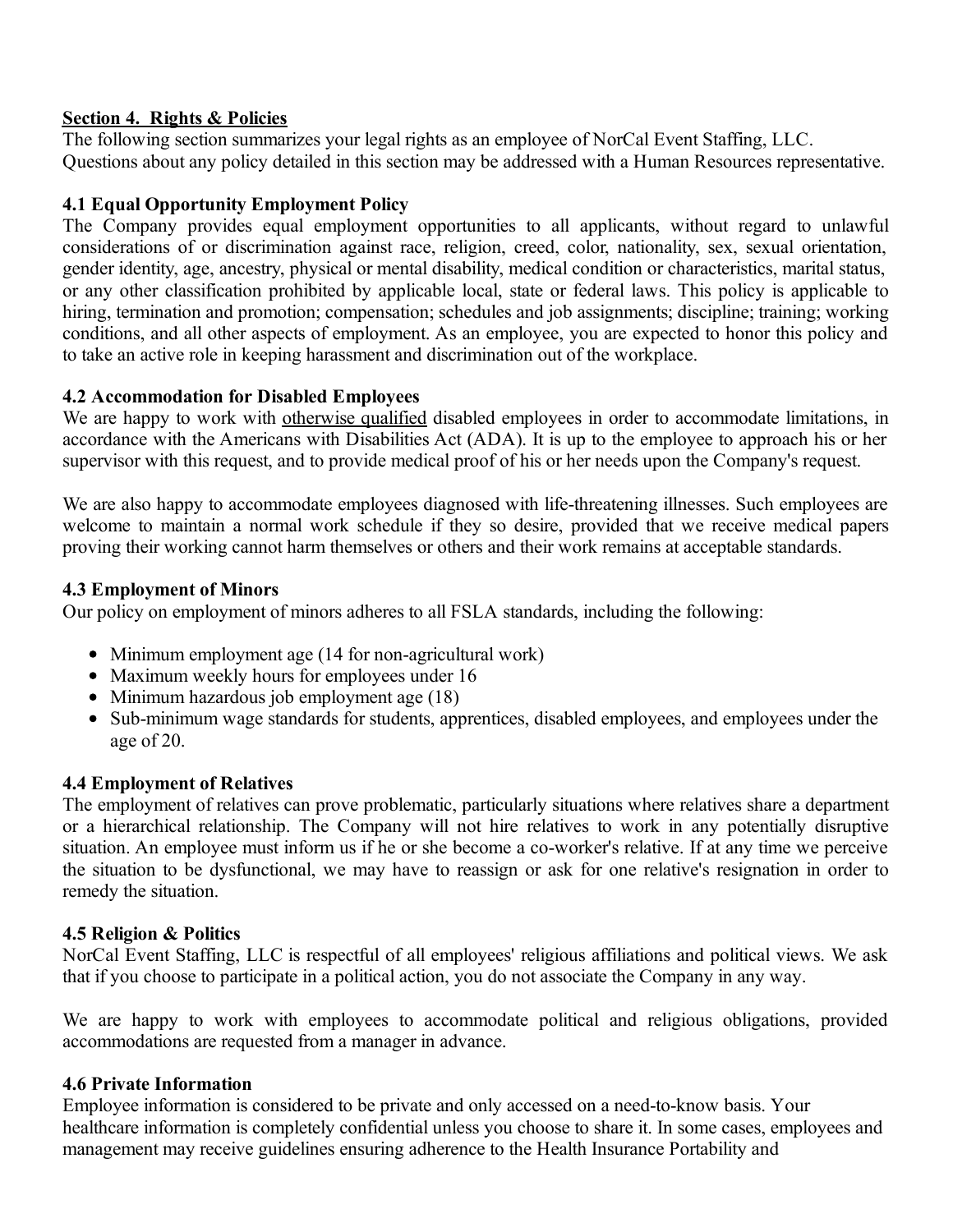Accountability Act (HIPAA).

Personnel files and payroll records are confidential and may only be accessed for legitimate reason. If you wish to view your files, you must set up an appointment in advance with Human Resources. A Companyappointed record keeper must be present during the viewing. You may only make photocopies of documents bearing your signature, and written authorization is needed to remove a file from Company premises. You may not alter your files, although you may add comments to items of dispute.

Certain information, such as dates of employment and rehiring eligibility, are available by request only. We will not release information regarding your compensation without your written permission.

# **4.7 Leaves of Absence**

Employees requiring time off from work may apply for a leave of absence.

All leaves must be approved by management. For planned leaves, employees must submit requests at least 30 days in advance. Emergency leaves must be requested as soon as possible. Accepting/performing another job or applying for unemployment benefits during leave will be considered voluntary resignation.

We consider all requests in terms of effect on the Company and reserve the right to approve or deny requests at will, except when otherwise directed by law. Any request for a leave of absence due to disability will be subject to an interactive review. A medical leave request must be supported in a timely manner by a certification from the employee's health care provider. Extension of leave must be requested and approved before the current leave ends. No employee is guaranteed reinstatement upon returning from leave, unless the law states otherwise. However, the Company will try to reinstate each returning employee in his or her old position, or one that is comparable.

Below are the three main types of leave that NorCal Event Staffing, LLC offers employees. Some, but not all, are governed by law.

# *Work-Related Sickness & Injury*

Employees eligible for Worker's Compensation rendered unable to work because of work-related injury or illness will receive an unpaid leave for the period required. For eligible employees, the first 12 weeks will be treated concurrently as a family and medical leave under the Family and Medical Leave Act.

# *Maternity*

An employee disabled on account of pregnancy, childbirth, or a related medical condition may request an unpaid leave of absence of up to four months. Time off may be requested for prenatal care, severe morning sickness, doctor-ordered bed rest and recovery from childbirth.

# *Election Days*

Provided an employee's schedule does not allow time for voting outside of work, and that he/she is a registered voter, he/she may take up to two hours, with pay, at the beginning or end of a workday, to vote in local, state or national elections.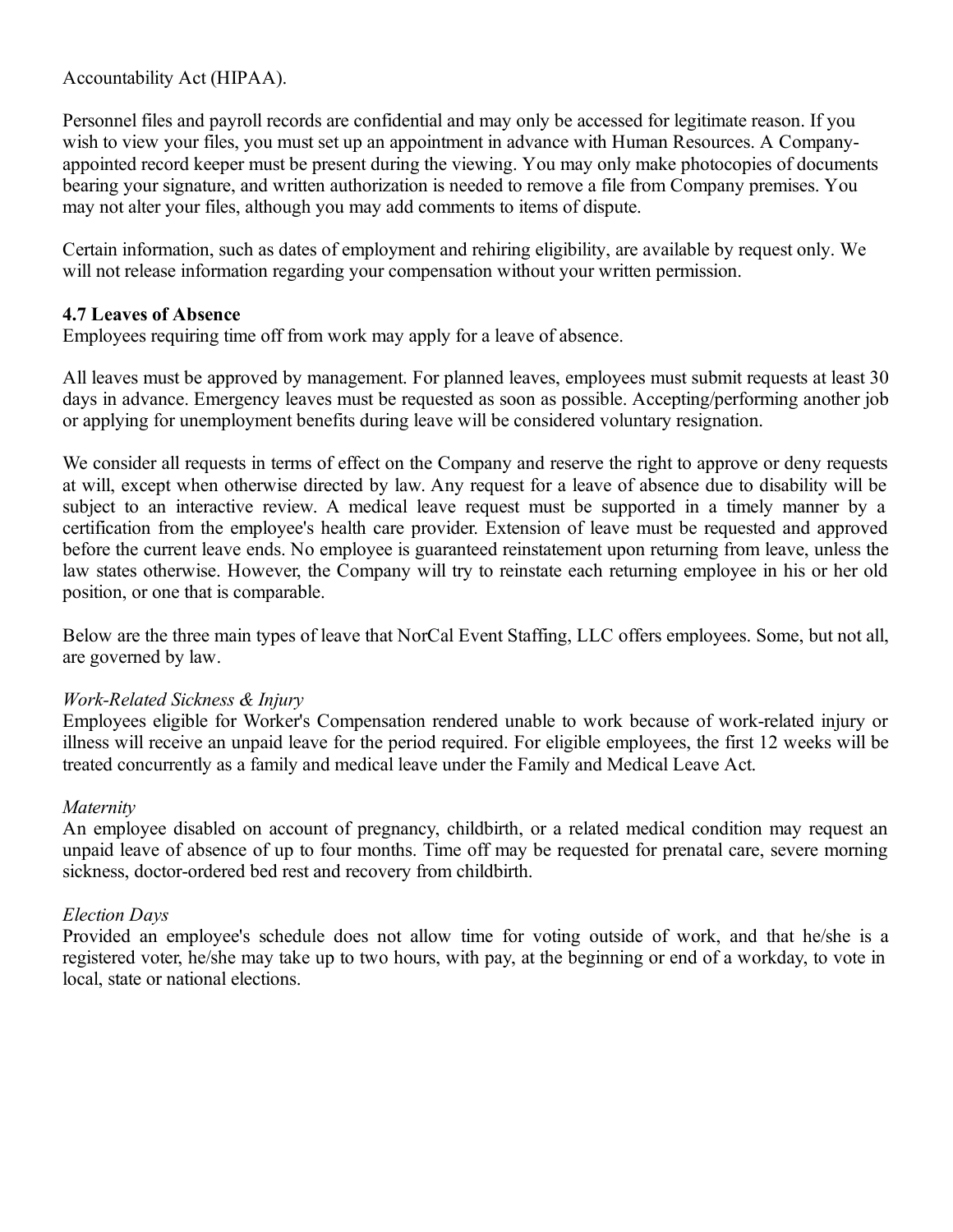#### **Section 5. Employment Benefits**

The following is merely an overview of the Company's benefits package. It does not contain all relevant information. Please contact Michael Gaisor to obtain all details.

#### **5.1 Unemployment Insurance**

Employees rendered unemployed through no fault of their own or due to circumstances described by law, receive unemployment insurance. State agencies administer this insurance and determine benefit eligibility, amount (if any), and duration.

### **5.2 Workers' Compensation**

Workers' Compensation laws compensate for accidental injuries, death and occupational disabilities suffered in the course of employment. NorCal Event Staffing, LLC provides Workers' Compensation Insurance for all employees. Generally, this includes lost wages, disability payments and hospital, medical and surgical expenses (paid directly to hospital/physician) and assistance in injured employees in returning to suitable employment.

### **5.3 Social Security Benefits (FICA)**

Both employees and the Company contribute funds to the federal Social Security Program, which provides retirees with benefit payments and medical coverage.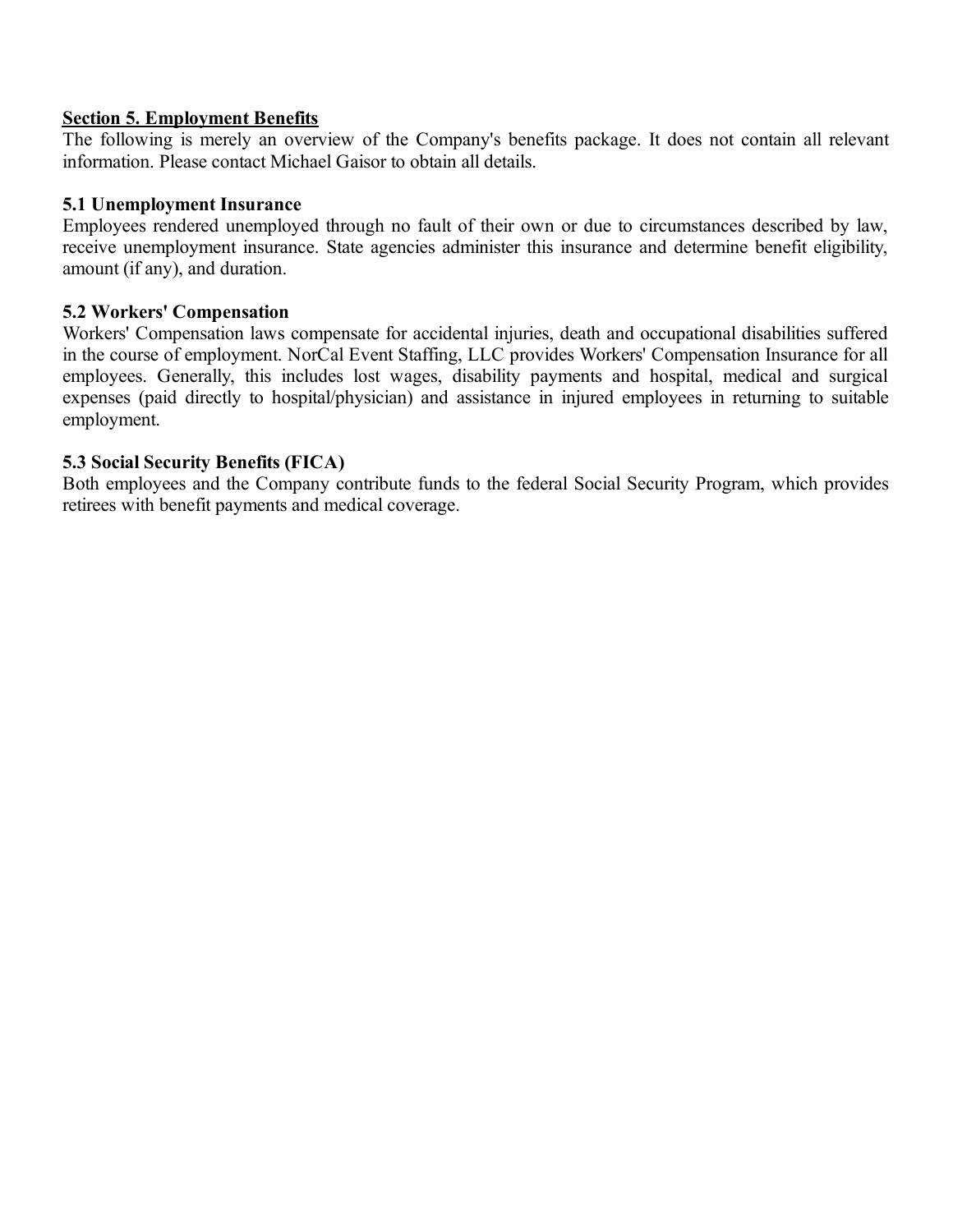### **Section 6. Rules of Conduct**

#### **6.1 On the Job**

### *Reporting for Work*

Employees are expected to begin and end each shift at the time and on the day appointed. You must inform your supervisor *before* the start of the work day if you will be absent or late, and obtain his or her permission to leave early. Absences and late arrivals will be recorded. Should your absences or tardiness exceed a reasonable limit, you will be subject to disciplinary action and possible termination. Failing to call one's supervisor or report to work for consecutive workdays will be considered voluntary resignation, and result in removal from payroll.

### *Clocking In*

If you are a non-exempt employee, it is your responsibility to clock in when you begin your shift and clock out when you finish. If you forget, bear in mind that your timecard cannot be updated without your supervisor's approval.

#### *Staying Safe*

Safety in the workplace is the Company's number one priority. You must inform your supervisor in the event of unsafe conditions, accident or injury, and use safe working methods at all times.

#### *Meals & Breaks*

Unless defined otherwise by California state law, non-exempt employees are entitled to a paid 10-minute break for every four hours of work, as well as a 30-minute meal break for any shift lasting longer than five hours.

#### *Cell Phone Use*

Cell phones brought to work must be on silent or vibrate mode to avoid disrupting coworkers. They may only be used during breaks and meal periods, away from where others are working. If cell phone use interferes with operations in any way, an employee's cell phone privilege may be rescinded and disciplinary action, up to and including termination, may be used.

Employees who receive Company cell phones should strive to use them for Company business only. All phones must be shut off during meetings.

#### **6.2 Rules & Policies**

#### *Confidentiality*

No previous or current employee may disclose or give access to confidential Company information, in any way or at any time, unless otherwise authorized by Management.

#### *Discrimination & Harassment*

In keeping with our Equal Opportunity Employment clause, the Company will not tolerate on-site discrimination or harassment on any legally protected basis, including that of physical characteristics, mental characteristics, race, religious or political views, nationality, disability, medical condition, sex, sexual preference, or gender identification. Harassment and discriminatory behaviour among employees or contractors will result in disciplinary action, with the possibility of termination. Discrimination and harassment by customers or other business associates should be immediately reported to your supervisor, at which point the Company will investigate and take corrective action. You are welcome to seek legal relief if you find the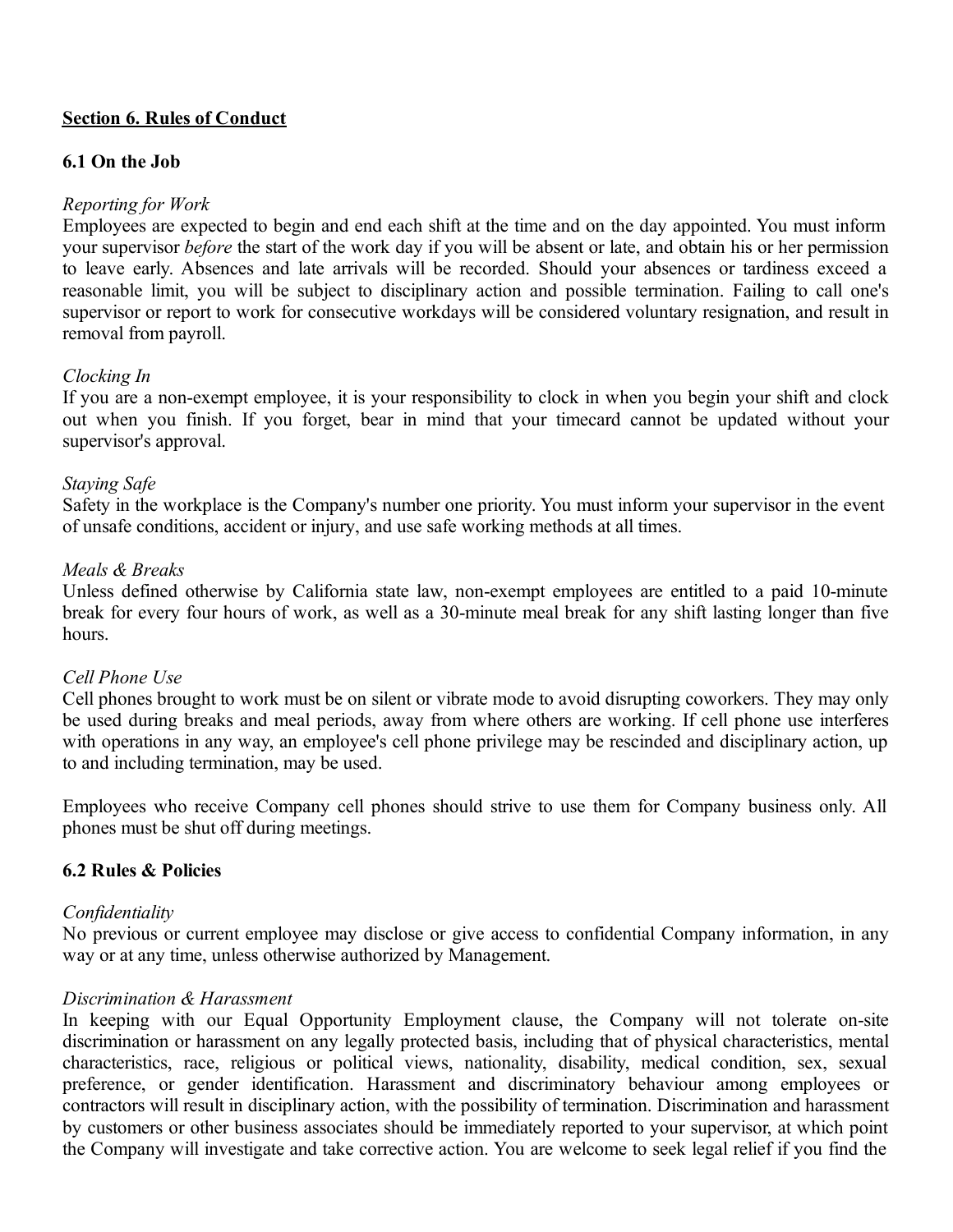Company's actions inadequate.

# *Drugs & Alcohol*

Good performance on the part of our employees is crucial to NorCal Event Staffing, LLC's success. For this reason, we strictly forbid employees to do the following while at work\*:

- Drinking alcohol and selling, purchasing or using illegal drugs at work. An "illegal drug" is any drug that has not been obtained by legal means. This includes prescription drugs being used for non-prescribed purposes.

- Possession of any non-prescribed controlled substance, including alcohol and legal illegally obtained prescription drugs.

- Reporting for work intoxicated. We reserve the right to test employees for substance abuse. Illegal drugs, illegal drug metabolites, or excessive alcohol in your system will result in disciplinary action.

The Company cares about the overall health and well-being of its employees. Any employee who feels that he/she is developing a substance abuse problem is urged to seek help. The Company will grant time off (within reason) for rehabilitation. Be advised, however, that this will not excuse a substance-related offense. In some cases, completion of Company-approved rehabilitation program may serve as an alternative to termination.

*\*Any piece of Company property, including Company vehicles, as well as during work hours.*

# **6.3 Disciplinary Action**

The Company takes disciplinary matters very seriously, and will exact discipline as it sees fit for any unacceptable action or behaviour. These may include:

- Excessive lateness and/or absence
- Improper or indecent conduct
- Poor communication
- Uncooperative attitude
- Abuse, perfunctory or unauthorized use, or unauthorized possession of Company property
- Unauthorized use or disclosure of Company information
- Possession and/or use of illegal drugs, weapons or explosives
- Illegal harassment and/or discrimination of any kind
- Violation of Company policy

Disciplinary action may consist of anything from verbal/written warnings and counselling to demotion, transfer, suspension or termination. Rather than follow rote procedures, the Company will handle each matter individually to ensure fairness to all involved. Please review and internalize the list of "Don'ts" above, and make an effort to use good judgments at all time.

# *Workplace Inspections*

At NorCal Event Staffing, LLC, we have a responsibility to protect our employees and our property. For this reason, we reserve the right to inspect the following, at any time, with or without notice:

- Offices
- Computers and other equipment
- Company vehicles
- Any personal possessions brought onto Company premises, such as handbags, briefcases, and vehicles.

All inspections are compulsory. Those who resist inspection may be denied access to Company premises.